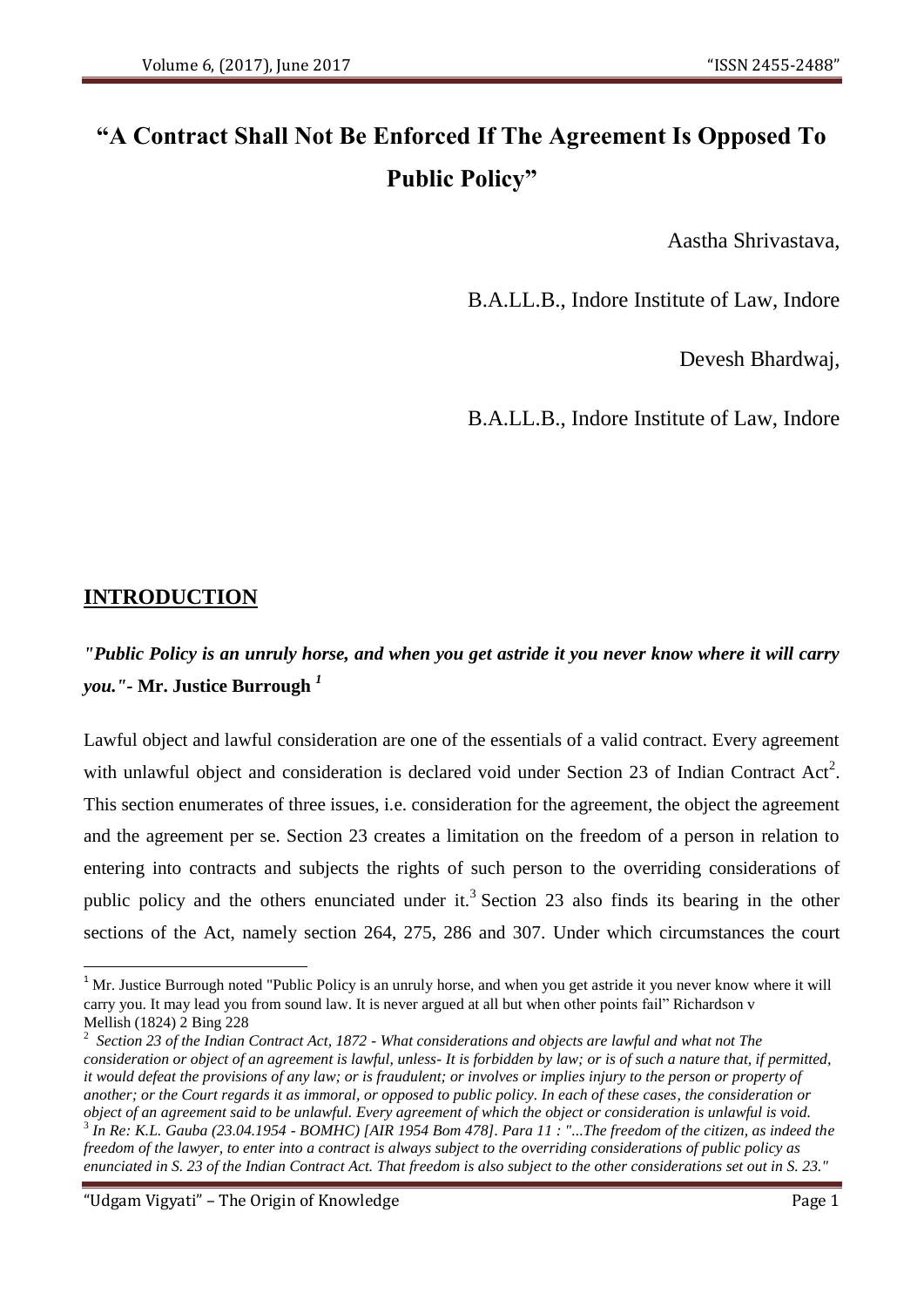regard it as oppose to public policy. If court regards any agreement opposed to public policy than that agreement is unlawful. The term **Public Policy** holds a broad sense as sometimes the court will, on considerations of public policy, refuse to enforce a contract. The doctrine of public policy is based on the maxim "*ex turpi causa non oritur actio"* which means that an agreement which opposes public policy would be void and of no effect. Consideration of public interest may require the courts to retreat from their primary function and to refuse to enforce a contract i.e. to enforce a contract. Connotation of the concept of public policy is the function of the court and not of the executive. A State Amendment of the Registration Act, 1908 empowered the Registrar to refuse registration of a power of attorney authorizing the attorney to transfer specified immovable properties because the registration of such documents was opposed to public policy.<sup>4</sup>

Only the knowledge of the terms of the contract is not necessary but even the object should be reasonable. If the terms of the contract are unreasonable and opposed to public policy, they will not be enforced which is explained by a leading case *Central Inland Water Transport Corporation Ltd. v. Brojo Nath<sup>5</sup> .*

Here in this case one of the clauses in a contract of employment gives that the employer can terminate the services of an employee who is permanent by giving him a notice or salary of 3 months. Here the service of the respondent Brojo Nath and others were terminated instantly by giving them the notice with cheque for 3 month's salary. The Supreme court held Rule 9 of service Discipline And Appeals of 1979 frames by the corporation empowering that such a clause in the service agreement between persons having gross inequality of bargaining power was wholly unreasonable and against public policy and was therefore void under section. 23 of the Indian Contracts Act.<sup>6</sup>

As public policy shows the fundamental presumption of the community so the content of the rules varies from country to country and from time to time. The matters of public policy should adopt a broader approach than to use of precedents.

The author Michael E. Kraft in his book "Public Policy" has beautifully described about public policy, its essentials effects and many more. The author Thomas R. Marshall in his book "Public Opinion, Public Policy, and Smoking" has described about the public opinion and public policy and

<sup>&</sup>lt;sup>4</sup> Avatar Singh, Contract Act & Specific Relief,  $12^{TH}$  EDITION 2016, page no. 272

 $5$  1986 SCR (2) 278

 $<sup>6</sup>$  https://www.lawctopus.com (last visited on 22 Nov 2017, 16:11)</sup>

<sup>&</sup>quot;Udgam Vigyati" – The Origin of Knowledge Page 2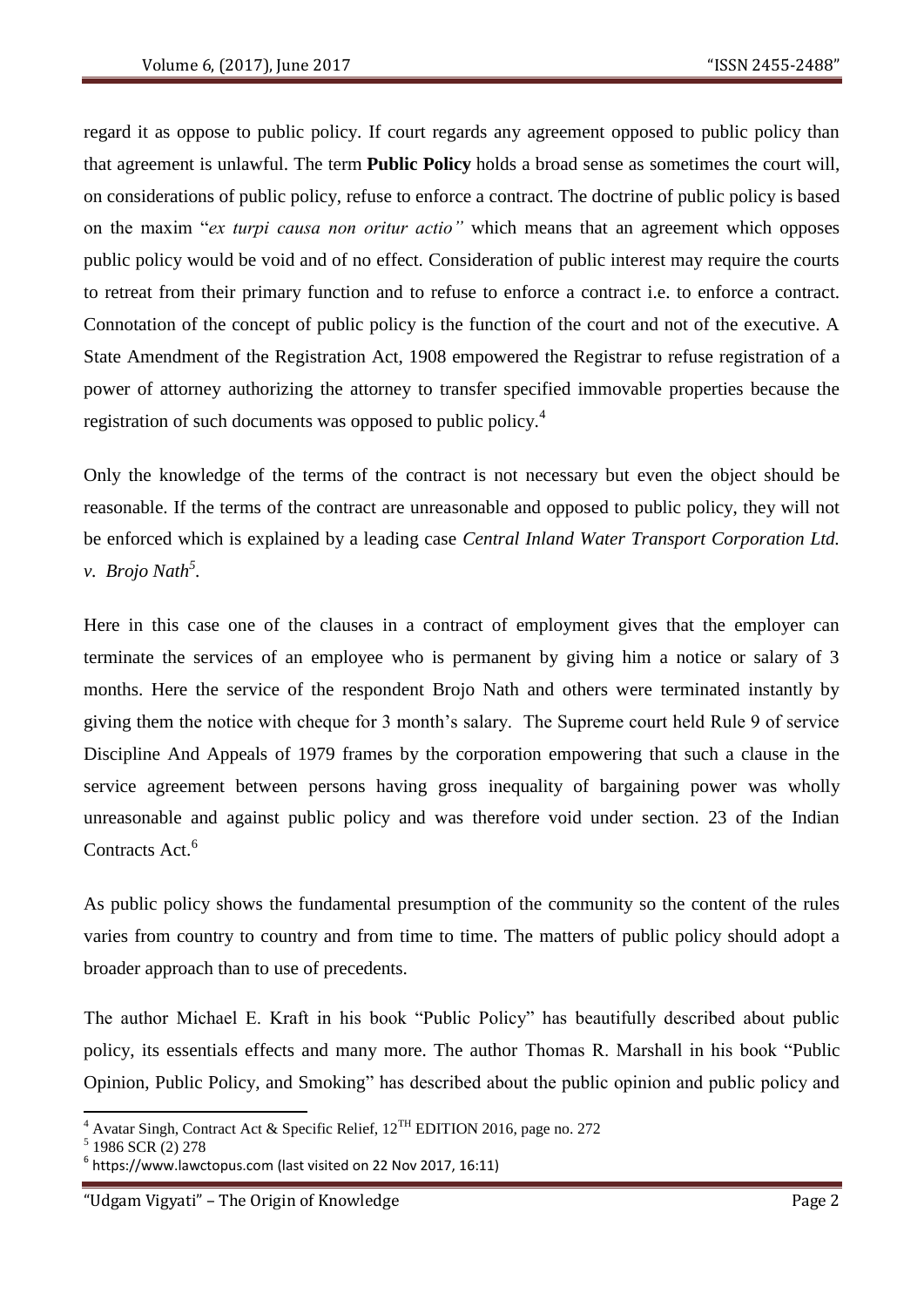also its outcome. The author John Keown in his book "Euthanasia, Ethics and Public Policy" has described about the morally justified principles and public policy.

The purpose of this research is to explain the different types of agreements which are opposed to public policy and also to find the effects of the enforcement of foreign award if opposed to the domestic public policy.

During this paper the researcher will follow Doctrinal research methodology. This type of research is also known as pure. Also content analysis of available both primary and secondary data but mostly of secondary data.

Whether rules of public policy will only be the "Public Policy of India" where enforcement of a foreign award is sought in any Indian Court? And how Foreign and Domestic Arbitral Awards are enforced in India? What are the effects of the enforcement of foreign award if it is opposed to the domestic public policy?

# **OBSERVATIONS IN ENGLISH LAW ABOUT PUBLIC POLICY**

The conditions in which a contract is likely to be cancelled as one opposed to public policy are well established in England. So a contract of marriage brokerage, the creation of a perpetuity, a contract in restraint of trade, a gaming wagering contract, or the assisting of the King's enemies, are all unlawful things on the ground of public policy. The normal working of a court is to be dependent on well- settled heads of public policy and to use them in various situations. If the contract in question fits into one or the other of these pigeon- holes, it may be declared void. The courts may, however, mould the well- settled categories of public policy to suit new conditions of a changing world.

According to Lord HALSBURY, the categories of public policy are closed. He said that court may invent a new head of public policy. From time to time judges of the highest reputation have uttered warning notes as to the danger of permitting judicial tribunal to roam unchecked in this field. Lord ATKIN says that the doctrine should only be invoked in clear cases in which the harm to the public is substantially incontestable and does not depend upon the idiosyncratic inference of a judicial minds.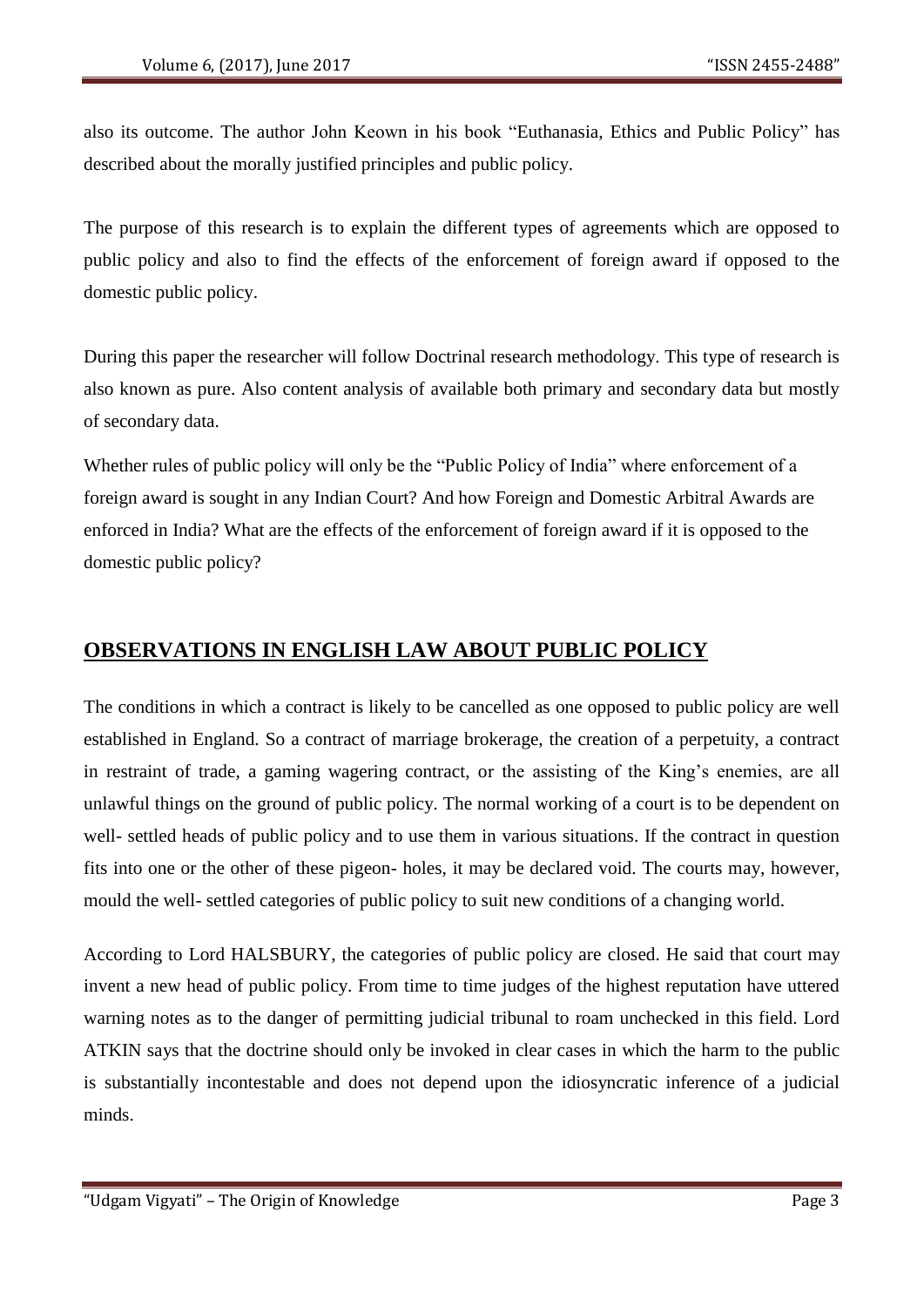## **INDIAN CASES ADOPTING ENGLISH VIEW ON PUBLIC POLICY**

The circumstances of striking off a contract which is opposed to public policy is well established in England. So a contract of marriage brokerage, the creation of a perpetuity, a contract in restraint of trade, a gaming or wagering contract are all unlawful things on the ground of public policy.

The Indian scenario also includes the same view. In *Gherulal v. Mahadeodas Maiya<sup>7</sup>* which describes the present position of the doctrine of public policy in India.

Here in this case the plaintiff and defendant entered into Partnership agreement with the objective of entering into wagering transactions to share equal profit and loss of that partnership. Asking for reimbursement of money of loss of partnership, defendant alleged that the agreement made between them was illegal and unenforceable under Section 23 of Indian Contract Act.<sup>8</sup> The court held that void agreements cannot be equated with illegal agreements. The law may forbid the formation of an agreement or it may even deny to enforce an agreement. In the former case, it is illegal and in latter it is void, all illegal agreements are void but all void agreements are not illegal.

Section 30 of Indian Contract  $Act^9$  is based on provisions of Gaming Act, 1845 in England which rendered both primary agreements of wagering and any substituted agreement for recovery of money alleged to be won on any wager as void but, secondary agreements in respect thereof enforceable. Therefore any wagering agreement though is void and unenforceable but is not forbidden by law, therefore the object of any collateral agreement upon wagering isn't unlawful within the ambit of Section 23 of Indian Contract Act, hence is valid and subsisting between the parties.<sup>10</sup>

In the case of Renusagar while the construction of the provisions of Section  $7(1)$  (b) (ii) of the Foreign Awards  $Act^{11}$ , the Supreme Court held that enforcement of the award must involve something more than violation of Indian law in order to attract the bar of public policy, if such

 $<sup>7</sup>$  1959 AIR 781</sup>

<sup>8</sup> Supra Note 2

<sup>9</sup> *ibid*

<sup>&</sup>lt;sup>10</sup> Supra note 5

<sup>&</sup>lt;sup>11</sup> Foreign Awards Act, 1961

<sup>&</sup>quot;Udgam Vigyati" – The Origin of Knowledge Page 4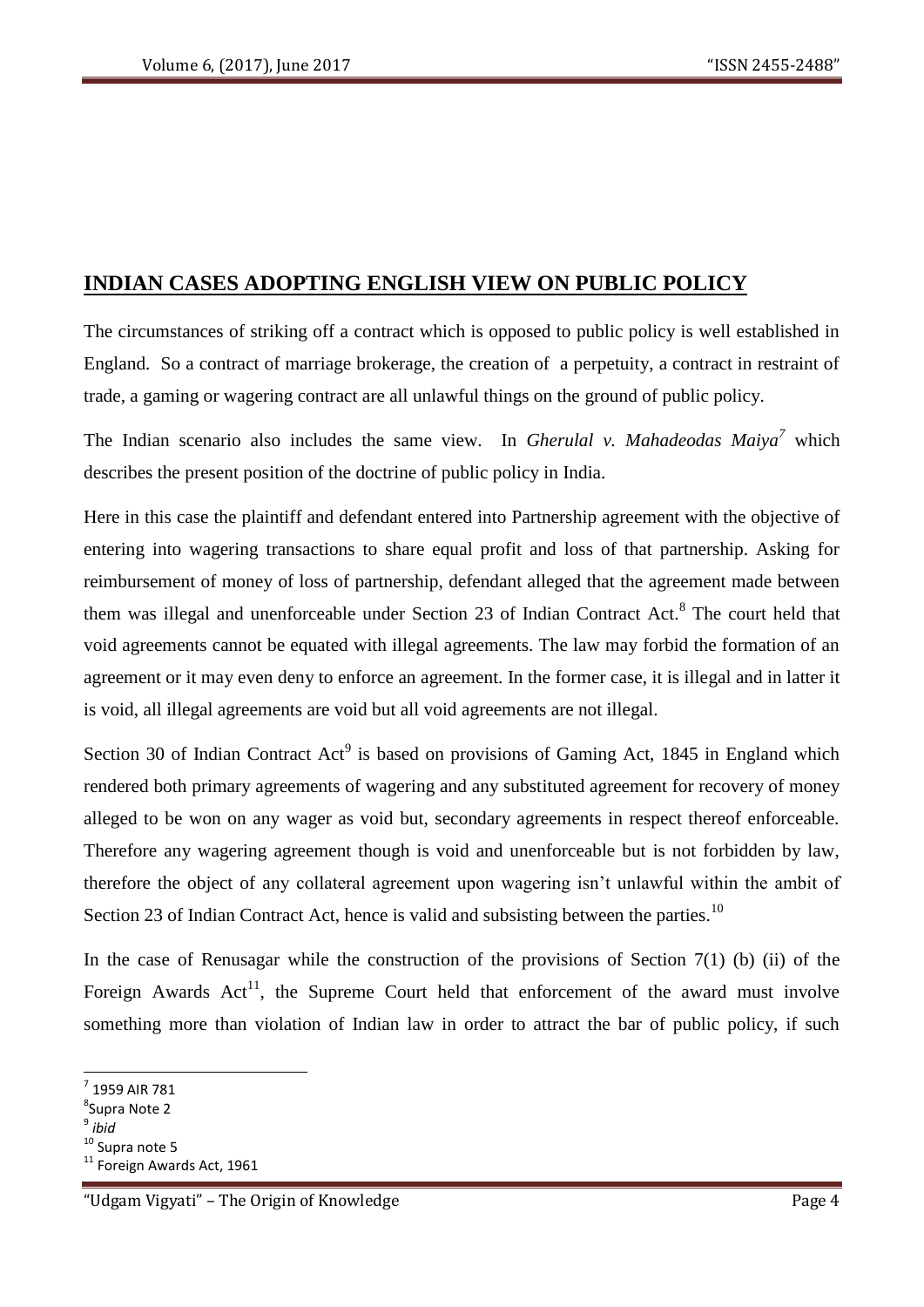foreign award is contrary to "the fundamental policy of Indian law or justice or morality" its enforcement would be refused on this ground. It was held that any violation of the Foreign Exchange Regulation Act, which was enacted for the national economic interest, would be contrary to the public policy of India. The enforceability of a foreign award could not be resisted as violating the public policy of India where an award, however directed payment of compound interest, or directed payment of compensatory damages or where the arbitral tribunal had awarded an amount higher than should have been awarded or where costs awarded by the arbitral tribunal were excessive.

In Supreme Court case of *Oil & Natural Gas Corporation Ltd. v. Saw Pipes Ltd.*,<sup>12</sup> the definition of "public policy" in Section 34 of Arbitration and Conciliation Act  $1996<sup>13</sup>$  was controversially expanded such that anything which is against any Indian law is deemed to be opposed to Indian public policy. This means that any foreign awards that are subject to the application of Section 34 can be challenged under wider grounds than would usually be permitted under the New York Convention alone.

# **CONTRACTS ILLEGAL AT COMMON LAW ON GROUNDS OF PUBLIC POLICY**

Certain sorts of contracts are prohibited in common law. The primary fundamental to an understanding of this head of the law, which has been darken by much dilemma of thought, is to find if conceivable the principle upon which the stigma of illegality is based. The conviction of judges of prior period was that they would not endure any agreement that in their view was injurious to society. It can be concluded from such conviction's that the judges were resolved to build up and maintain an idea or concept of public policy. This conflict has its own particular inconvenience as it is uncertain. Modern judges have in fact taken more practical perspective of this piece of the law and have concluded that the illegal contracts fall into two separate gatherings as per the level of mischief that they include. A few agreements are so clearly detrimental to the interest of the general public that they outrage any idea of public policy; others violate no fundamental sentiments of morality, however run counter just to social or economic advantage. The consequence of their separation into two classes lies in various results that they include.

 $\overline{\phantom{a}}$ 

<sup>&</sup>lt;sup>12</sup> 2003 (5) SCC 705

 $13$  Section 34 of Arbitration and Conciliation Act 1996 "specifies the conditions under which the award can be set aside"

<sup>&</sup>quot;Udgam Vigyati" – The Origin of Knowledge Page 5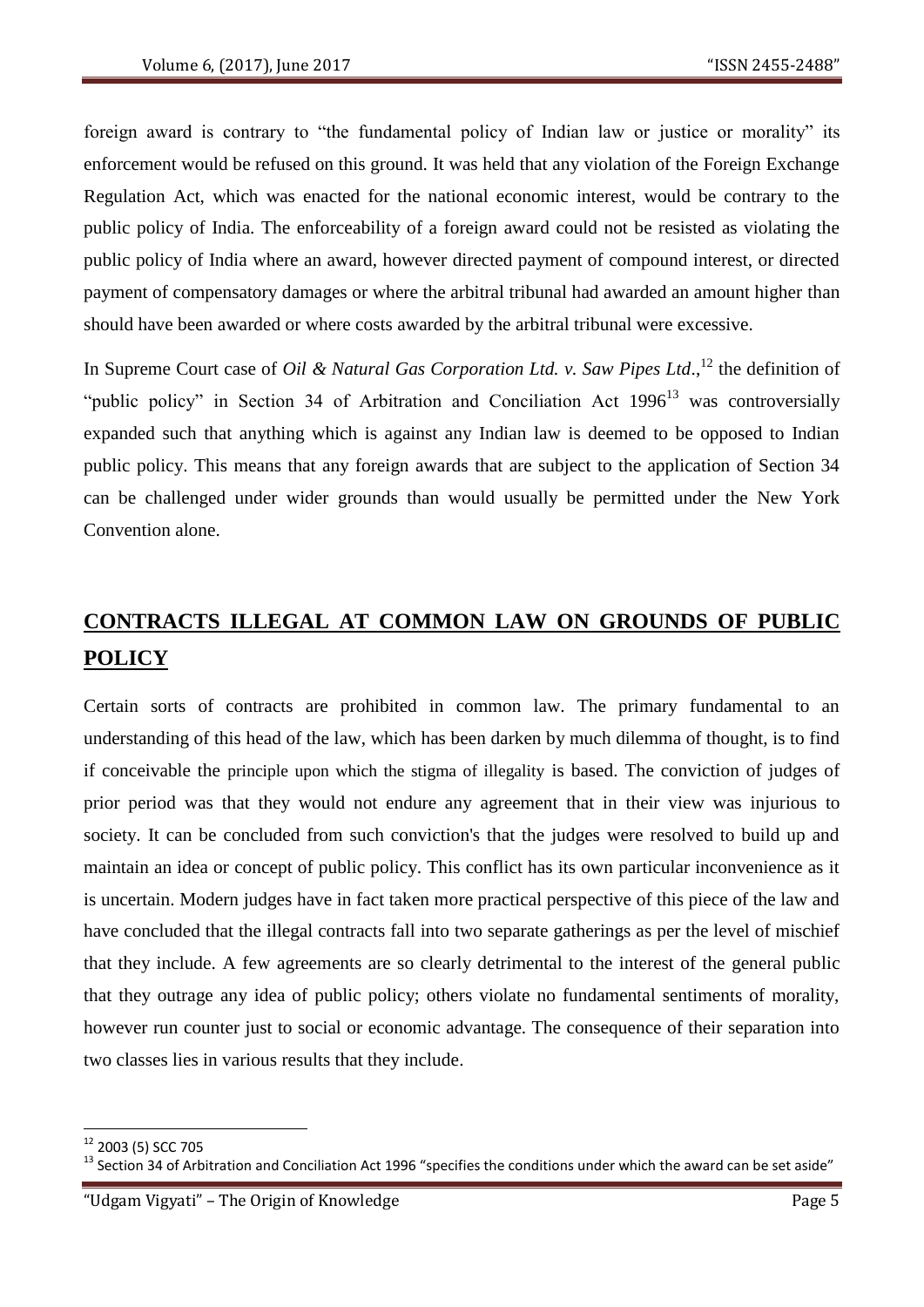#### **"No polluted hand shall touch the pure fountains of justice."<sup>14</sup>**

The following agreements have been held to be opposed to public policy:-

#### **1. Trading with Enemies**

All trade with enemies is against public policy. Thus it is unlawful and is void. However, if a contract is made during peace times and later on war breaks out, one of the two things may result, Either the contract is suspended or it stands dissolved depending upon the intention of the parties to contract.<sup>15</sup>

#### **2. Agreement tending to injure the public service**

Agreements went into for utilizing corrupt influence in securing Government jobs, titles or honors are unlawful and along these lines are not enforceable. This is on account of, if such agreements are valid, corruption will increase and lead to inability in public services. In the case *N.V.P. Pandian v. M.M. Roy<sup>16</sup>* the respondent paid an amount of ₹15,000 to the appellant and the appellant promised him to use his impact with the committee who was selecting for getting the admission of respondent son in the Madras Medical College. Here the appellant failed of getting the seat for the respondent's son so the respondent filed a suit against the appellant claiming back the sum of ₹15,000 paid by her. It was held that the agreement tended to injure public service and was against public policy and hence the same was void. So, she was not held entitled to claim the refund of  $\bar{\tau}$ 15,000.

#### **3. Stifling Prosecution**

An agreement in which one party agrees to abdicate criminal proceedings pending in a court in consideration of some amount of money, is unlawful. Therefore, such type of agreement cannot be enforced except where crime is compoundable. However, if a compromise agreement is made before any complaint is filed, it would not amount to stifling prosecution even if it is implemented after the filing of a complaint which is then withdrawn. In *P. Shivaram v. T.A. John* the owner 'A' of a store found that one of his employees after embezzlement of certain goods from his store and had sold them to another person 'B'. Here 'A' could bring criminal or civil proceedings against B for the recovery of the value of goods stolen. Even this was done before where B voluntarily accomplished a pronote in favour of A, for the money value of the articles purchased. The suit which was brought on

<sup>14</sup> *Per Wilmot, C.J., in Collins v. Blantern, (1867) 1 Smith LC 369*

<sup>15</sup> https://accountlearning.com (last visited on 22 Nov 2017, 19:28)

<sup>16</sup> AIR 1979 Madras 42

<sup>&</sup>quot;Udgam Vigyati" – The Origin of Knowledge Page 6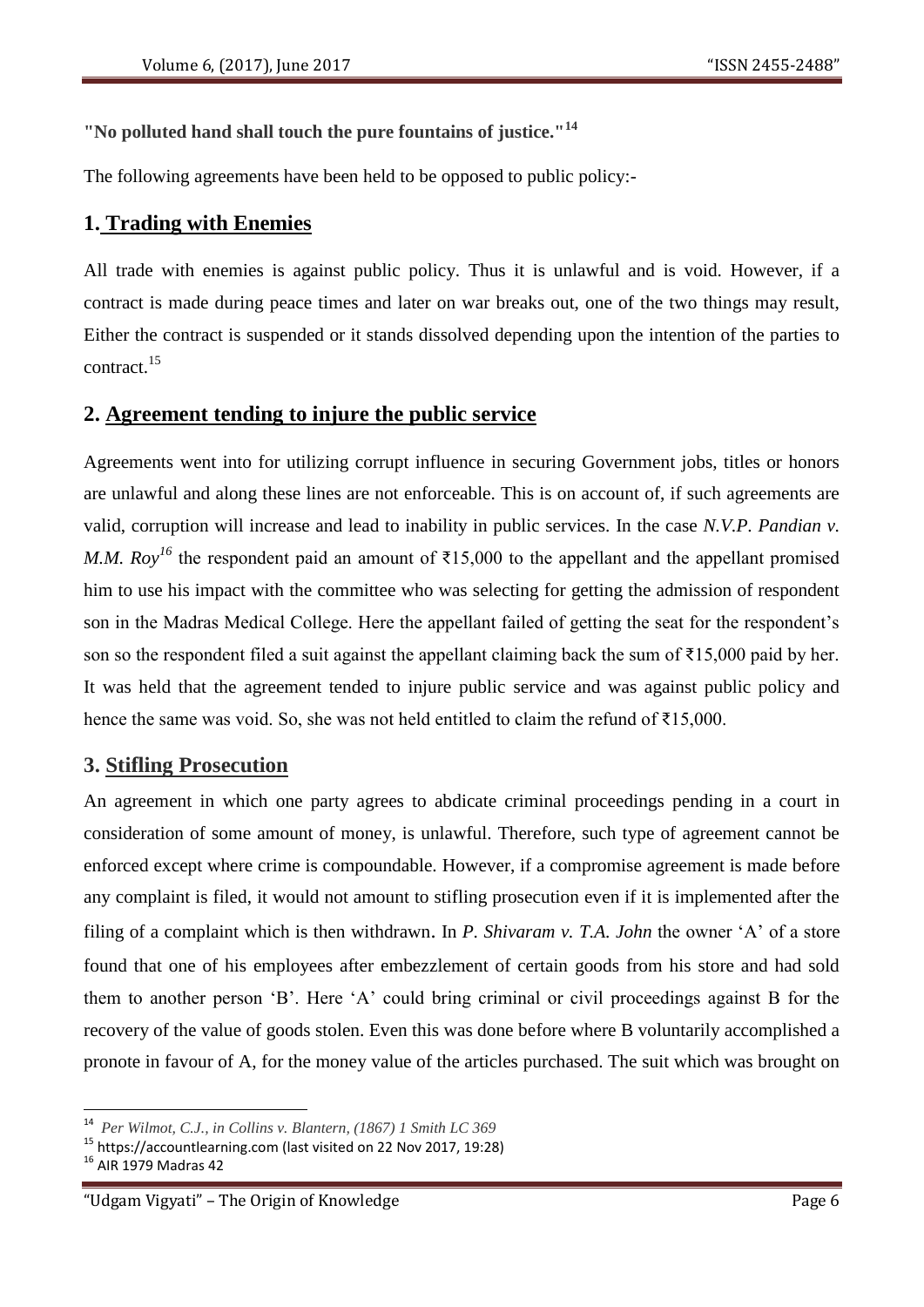the pronote, there it was held that nothing was illegal or opposed to public policy in A's accepting the pronote was to curb a prosecution. It was been observed at that time that a distinction should be drawn motive and consideration of an agreement. Here in this case, the motive for the pronote may have been to avoid a legal proceeding, but that was the consideration for the pronote.<sup>17</sup>

## **4. Maintenance and Champerty**

Agreements of maintenance and champerty are against public policy and hence they are declared as void. Maintenance agreements are those agreements whereby a man guarantees or promises to keep up a suit in which he has no intrigue or interest. Champerty agreements is one whereby a man consents to share the aftereffects of litigation.

Differences of maintenance and champerty lies in their object. Encouraging the protest of upkeep agreement is to energize or incite case, while the same in Champerty understanding is sharing the returns of the prosecution.

Both maintenance and champerty agreements are illegal and unenforceable in England. Be that as it may, in India, just those agreements which have all the earmarks of being made for purposes for gambling in litigation and for injuring or persecuting others, by empowering unholy suit, won't be maintenance and champerty agreements.

In *Executive Officer for Navaneetha Krishnaswami Devasthanam v. Rakmani & Co.* the financer not only undertook to finance the litigation but also looked after the same including engaging lawyers and securing records, etc. In return, the financiers beyond sharing the fruits of the decree were to get a bonus of five lakhs of rupees. The financiers actually spent about 8 lakhs of rupees. It was held that under these circumstances, payment of bonus of 5 lakhs of rupees could not be considered to be unconscionable or extortionate.<sup>18</sup>

#### **5. Marriage Brokerage Agreements**

Here in this agreement, one or other parties to it or third parties, receive a certain amount of money, in consideration of marriage. Such agreements being opposed to public policy are said to be void.

<sup>&</sup>lt;sup>17</sup> Dr. R.K. Bangia, Contract- 1, page no. 216

<sup>18</sup> *ibid*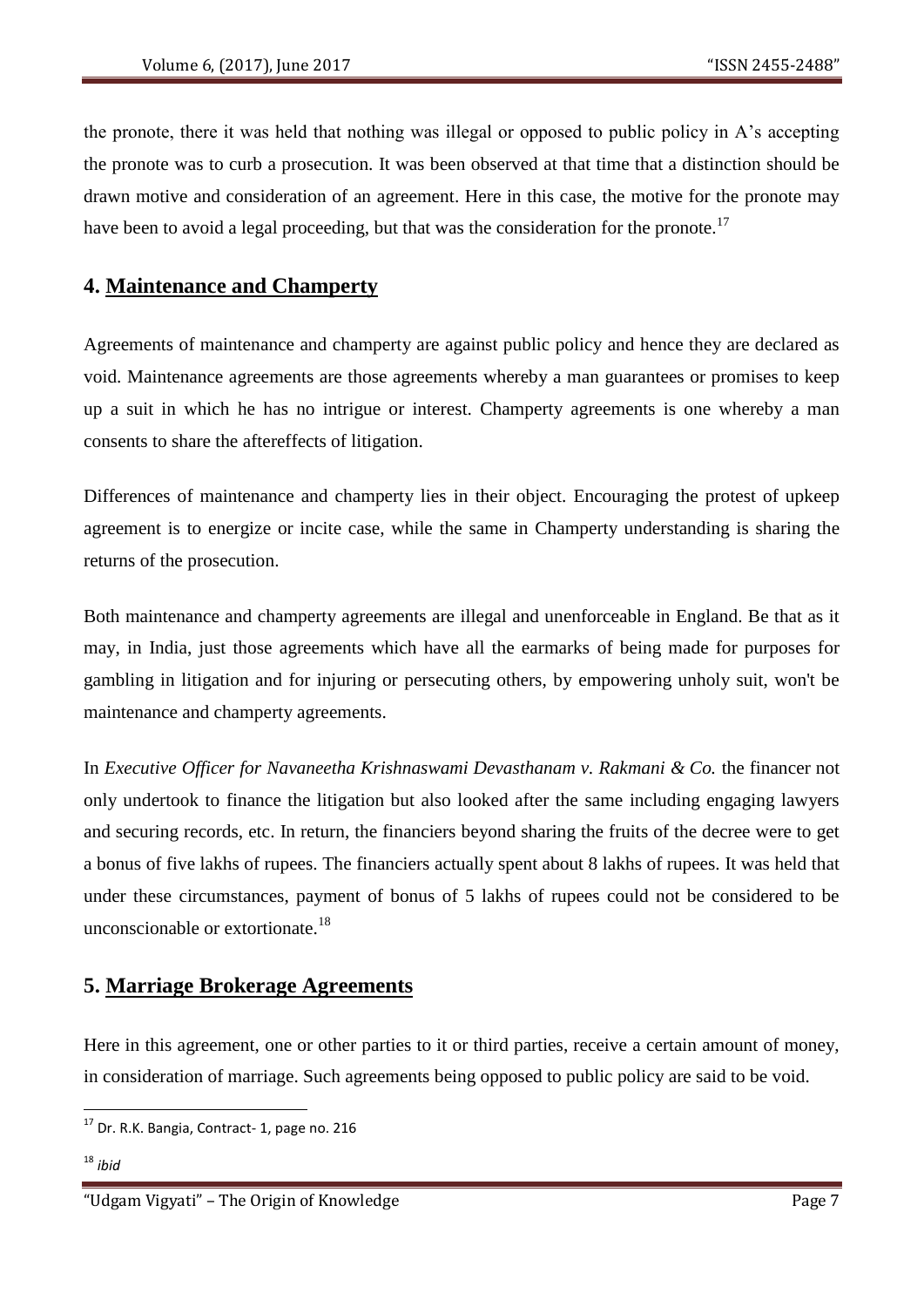Similarly, an agreement to pay money to the parent/guardian of a minor in consideration of his or her acceptance to give the minor in marriage is void, as it is opposed to public policy.

In **Herman** *v*. **Charlesworth,** Charlesworth promised a young man to get him introduced to Miss Hermann and she was to pay £52 in return as advance and £250 on the day of marriage. Efforts were made by him to secure the marriage but he was unsuccessful. Action was brought by Miss Herman who paid the advance against Charlesworth for the recovery of money and she was successful. If, however, the marriage has been solemnized, the money already paid cannot be recovered back.<sup>19</sup>

## **6. Agreements Creating Interest Against Duty**

The agreement is void on the ground of public policy which is entered by person who is bound to do something which is against the public policy. For e.g., an agreement by an agent to get secret profits shall be void as it is opposed to public policy. Similarly, an agreement by a Government servant for the purchase of land situated within his circle is illegal as opposed to public policy.

### **7. Agreements in Restraint of Legal Proceedings**

Two kinds of agreements are dealt with under this head. They are-

## **i. Agreements Restricting Enforcement of Rights**

These are the agreements which prohibits wholly or partly any party to the agreement to enforce his rights in respect of any contract is void to that extent.

## **ii. Agreements Curtailing Period of Limitation**

If an agreement curtails the period of limitation which is prescribed by the law of limitation is void. This is so because, its object is to defeat the provisions of law.

## **8. A contract prejudicial to the administration of justice**

It is admitted that any contract or engagement having a tendency to affect the administration of justice, is illegal and void. There are many examples of this rule, as for instance an agreement neither

**.** <sup>19</sup> *ibid*

<sup>&</sup>quot;Udgam Vigyati" – The Origin of Knowledge Page 8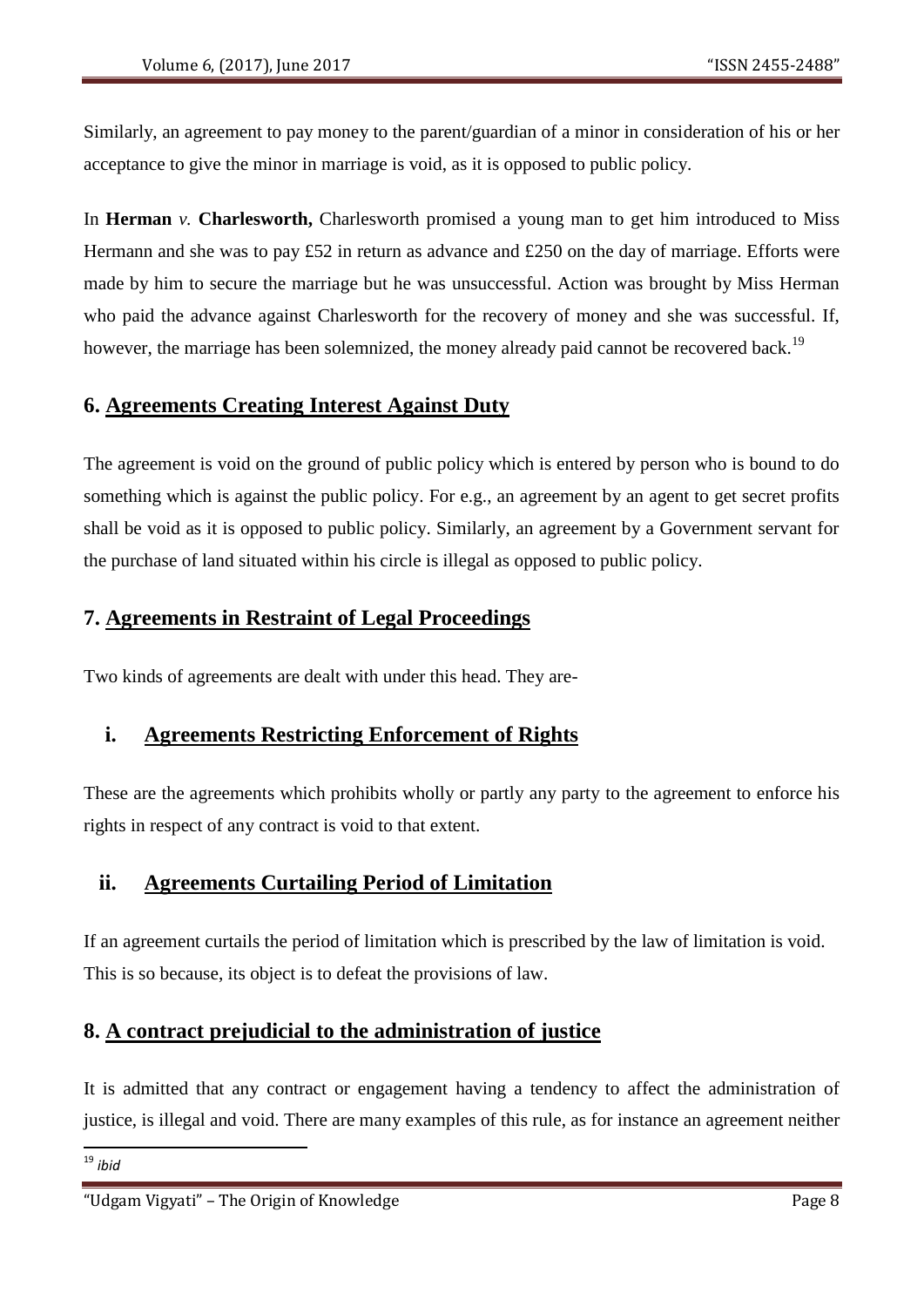to appear at the public examination of a bankrupt nor to oppose his discharge, an agreement not to plead the Gaming Acts as a defense to an action on a cheque given for lost bets, and an agreement to withdraw divorce proceedings, or an agreement by a witness not to give evidence or only to give evidence for one side. Any agreement which obstructs the ordinary process of justice is void. An agreement to delay the execution of a decree, and a promise to give money to induce a person to give false evidence, have been held void.

It is therefore well established that the courts will neither enforce nor recognize any agreement which has the effect of withdrawing from the ordinary course of justice a prosecution for a public offence.<sup>20</sup>

Section 23 says that the consideration or object of the agreement is unlawful if it "is fraudulent".<sup>21</sup> But subject to such and similar exceptions, contracts which are not illegal and do not originate in fraud, must in all respects be observed*: pacta conventa quae neque contra leges neque dolo mall inita sunt omnimodo observanda sunt* (contracts which are not illegal, and do not originate in fraud, must in all respects be observed).

## *Domestic Awards:*

As per Section 2(7) of the Arbitration and Conciliation Act,  $1996^{22}$  an arbitral award made under Part I of the Act is called a 'domestic award'. An arbitral award shall be deemed to be final and binding upon the parties (and persons claiming under them) to the arbitration. Further, an arbitral award shall be enforced under the Code of Civil Procedure in the same manner as if it were a decree of the court where the time for challenging an award has passed (90 days).

It is important to note that while before the 2015 Amendment, a challenge to an arbitral award usually meant an automatic stay on the enforcement of the award. However, the Act now specifically states that where an application challenging the award has been filed, the filing of such an application will not by itself render that award unenforceable, unless the Court grants an order of stay of the operation on a separate application made for that purpose.

<sup>&</sup>lt;sup>20</sup> Supra Note 6

*<sup>21</sup> Relevant Illustrations to Section 23: (e) A, B and C enter into an agreement for the division among them of gains acquired or to be acquired, by them by fraud. The agreement is void, as its object is unlawful. (g) A, being agent for a landed proprietor, agrees for money, without the knowledge of his principal, to obtain for B a lease of land belonging to his principal. The agreement between A and B is void, as it implies a fraud by concealment, by A, on his principal.*  $22$  Section 2(7) in THE ARBITRATION AND CONCILIATION ACT, 1996 defines "an arbitral award made under this Part shall be considered as a domestic award".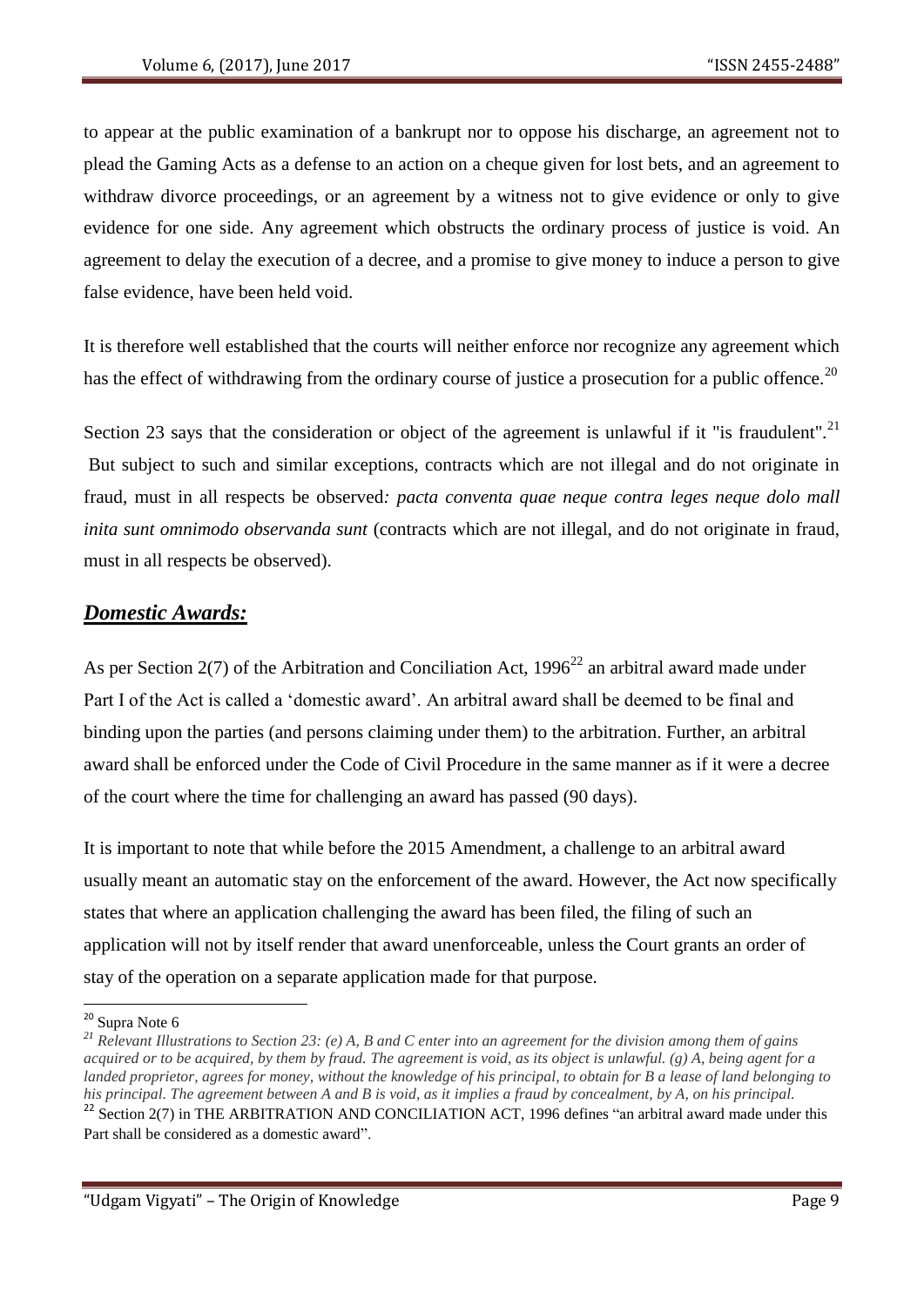### *Foreign Awards*

India is a signatory to the Convention on the Recognition and Enforcement of Foreign Arbitral Awards, 1958 (New York Convention) as well the Geneva Convention on the Execution of Foreign Arbitral Awards, 1927 (Geneva Convention). "Foreign award" means an arbitral award on differences between persons arising out of legal relationships, whether contractual or not, considered as commercial under the law in force in India

- (a) in pursuance of an agreement in writing for arbitration to which the New York or the Geneva Convention applies, and
- (b) in one of such territories as the Central Government, being satisfied that reciprocal provisions have been made may, by notification in the Official Gazette, declare to be territories to which the said Convention applies.

Till recently, the Central Government had notified 48 countries as 'reciprocating countries'.

The party applying for the enforcement of a foreign has to produce the following to a court:

- (a) the original award
- (b) the original agreement for arbitration or a duly certified copy thereof
- (c) Such evidence as may be necessary to prove that the award is a foreign award.

Section  $48^{23}$  of the Act deals with instances where the enforcement of the award may be refused, which includes an invalid agreement, improper notice being given to party, situation where the enforcement of the award would be contrary to the public policy of India etc. Where the Court is satisfied that the foreign award is enforceable, the award shall be deemed to be a decree of that Court and enforced accordingly.

<sup>&</sup>lt;sup>23</sup> Section 48 in THE ARBITRATION AND CONCILIATION ACT, 1996 defines the Conditions for enforcement of foreign awards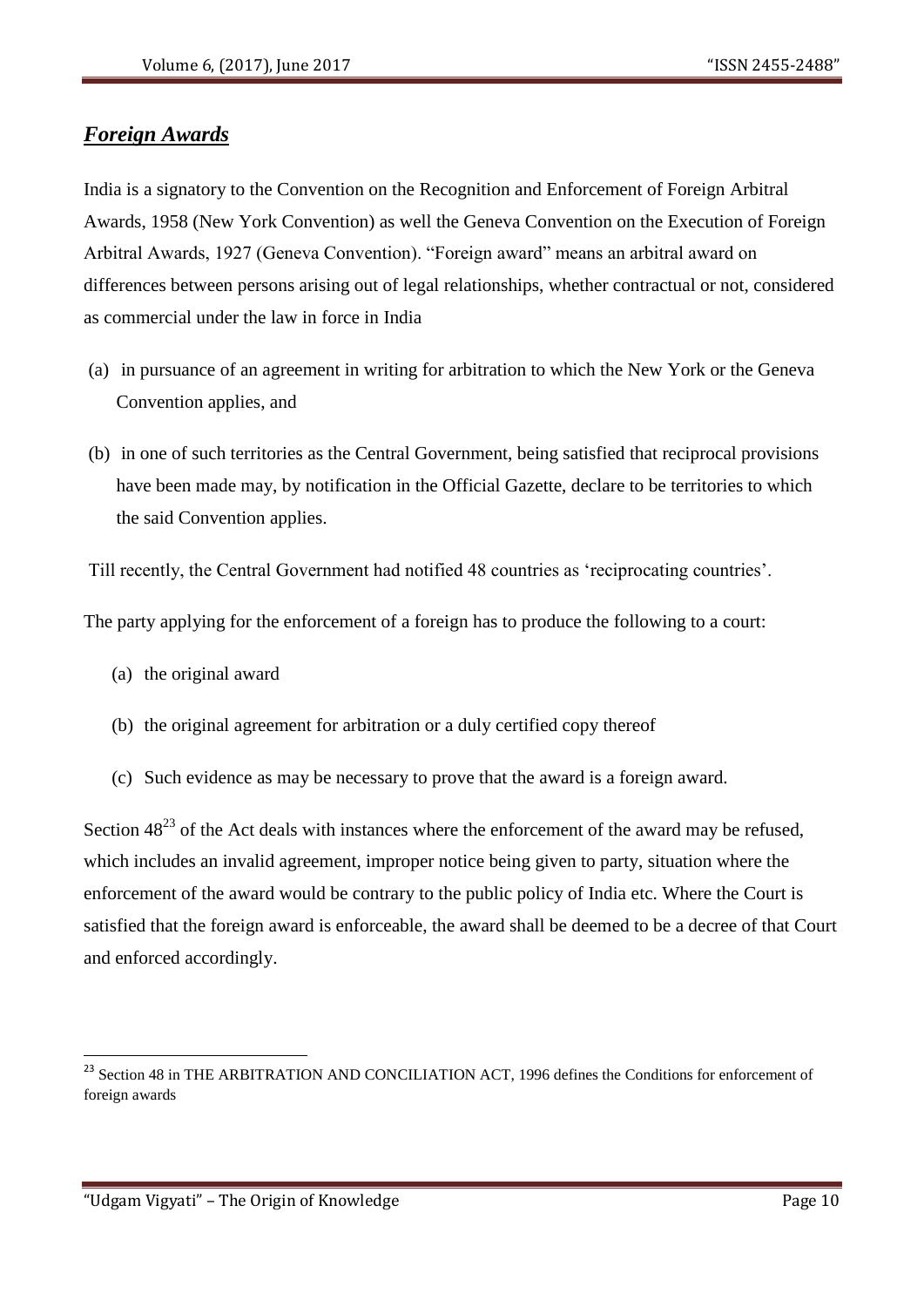# **Enforcement of any foreign award if opposed to public policy- International Public Policy vis-à-vis Domestic Public Policy**

The pre- dominant view taken by international jurists is that Article V (2) of the New York Convention refers to the concept of international public policy, the scope of which is narrower than domestic public policy. In other words, what is considered as public policy in domestic matters, is different from public policy in international matters. In the context of enforcement of arbitral award, international public policy is increasingly referred to in legislations and court judgements. However, what constitutes international public policy is a matter to be decided by a national judge.

While the definition of international or transnational public policy is not necessarily the same as domestic public policy, the purpose of making such a distinction is always to narrow down the scope of the public policy which must be considered for assessing whether the enforcement of a foreign award is compatible or not.

The principal surrounding the violation of public policy have been differently expressed by courts depending on whether they are in civil law or common law jurisdictions. In the former, the definitions of public policy generally refer to the basic principles or values upon which the foundation of society rests, without precisely naming them. In common law jurisdictions, on the other hand, the definition often refers to more precisely identified, yet very broad, values, such as justice, fairness or morality.

In India, public policy has been given a much broader interpretation, and the enforcement of a foreign award may be refused by an Indian court on the ground of public policy if such enforcement would be contrary to:

- (a) Fundamental policy of Indian law; or
- (b) The interests of India; or
- (c) Justice or morality

Domestic public policy consists of principles of morality and justice that are reflected in the constitution or other legal sources of a country. On the other hand, international public policy is a reflection of the justice seeking sentiment of a society and is a collection of values of a country and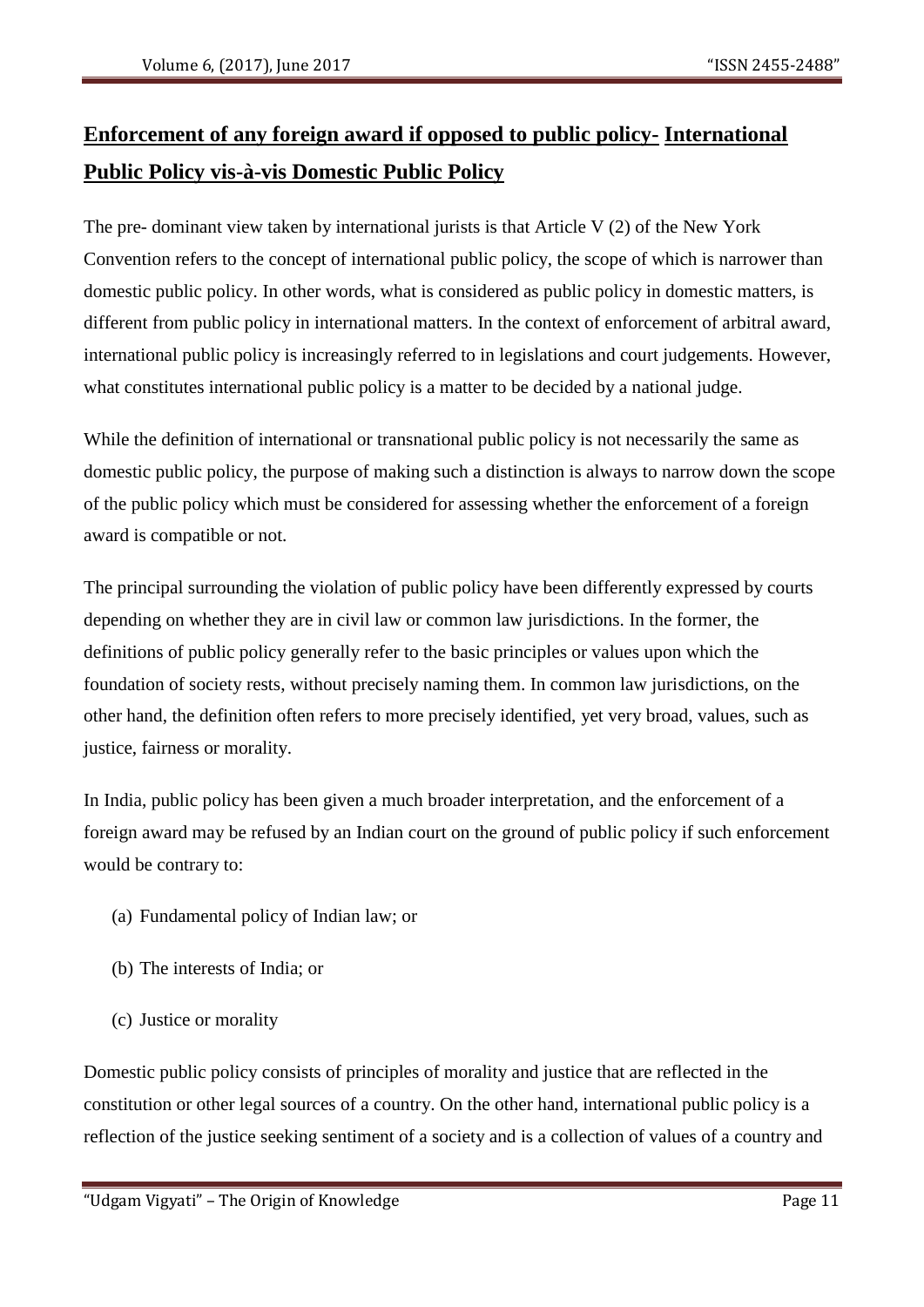their violation cannot be tolerated by the society even in international public policy in relation to enforcement cases. Usually, the fundamental or basic principles constituting public policy are those as existing in the country where enforcement is sought. This is explicitly stated in Article V (2) (b) of the New York Convention which refers to a situation where the recognition or enforcement of the award would be contrary to the public policy of "that country". Countries like France and Switzerland, differentiate between international and domestic public policy and consider international arbitral awards as part of international public policy.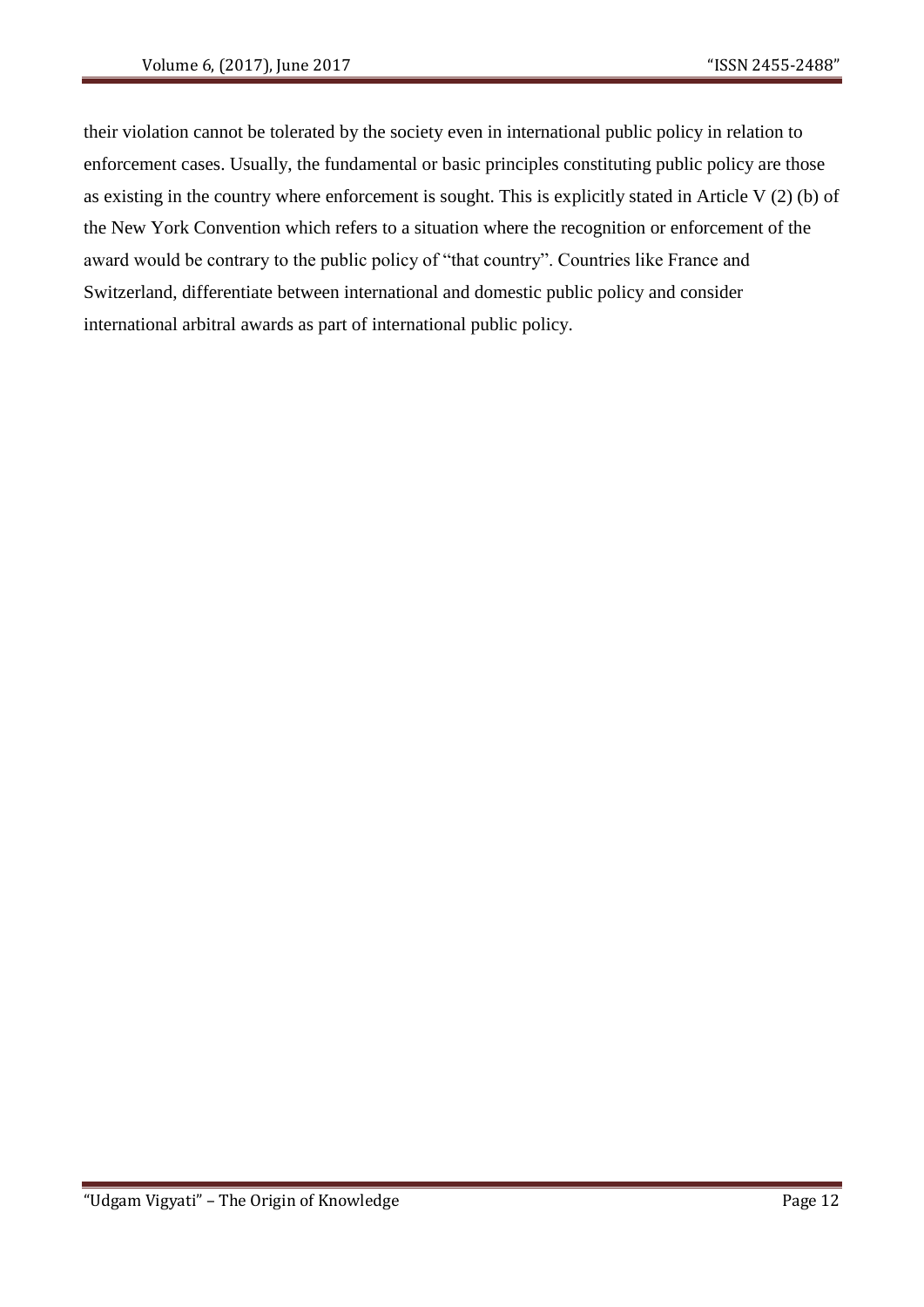# **CONCLUSION**

It is quite clear that an agreement becomes void under Section 23 of Indian Contract Act, 1872 if the consideration or its object of consideration is opposed to public policy in the opinion of court. The freedom of citizen, as indeed the freedom of the lawyer, to enter into a contract is always subject to the overriding considerations of public policy as enunciated under section 23. In other words we can say that a contract will be void if it is opposed to public policy and its decision or conclusion cannot be challenged on the grounds that it involves invasion of citizen's freedom to enter in any type of contract which he likes.

The Bombay High Court said that the term Public Policy is somewhat indistinct or vague and the courts should not be shrewd to make new grounds of public policy. But on the other side, the making of the clause "opposed to public policy" in the circumstances of administration of justice not show any difficulty. Therefore, it gets concluded that "public policy" does not have any specific definition and all the agreements that obstruct the effect of administration of justice and which are opposed to public policy will be held void under Section 23 of Indian Contract Act,  $1872.<sup>24</sup>$ 

So "**a contract shall not be enforced if the agreement is opposed to public policy".**

**<sup>.</sup>** <sup>24</sup> *ibid*